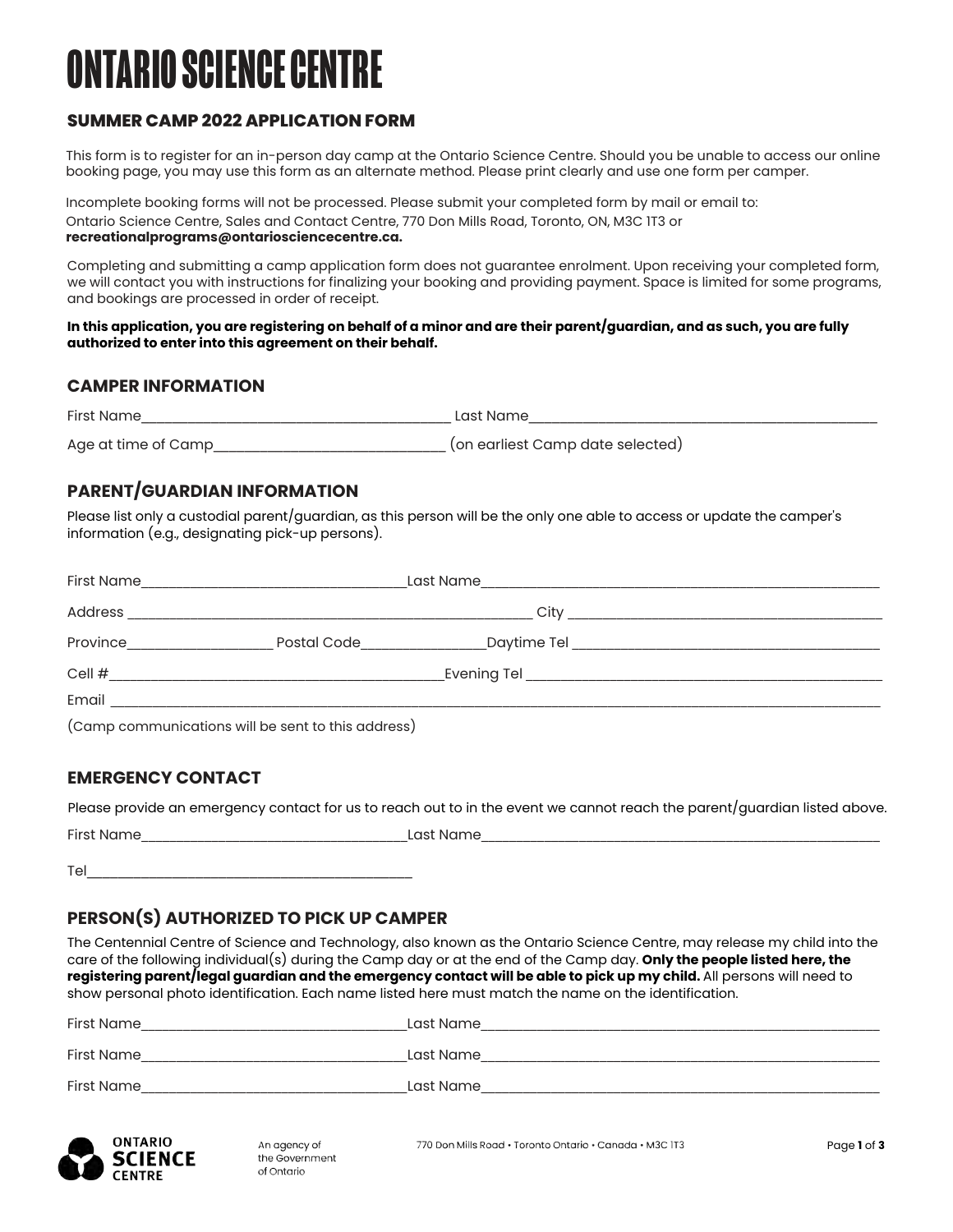# **CANCELLATION/MODIFICATION POLICY**

Cancellations received prior to June 10, 2022, and all modifications are subject to a \$70 administration fee. No refunds will be given for cancellations made after June 10, 2022. A flexible cancellation policy will apply for cancellations related to COVID-19. If we are unable to deliver a Camp week, all registration fees will be refunded in full.

#### **CAMP SELECTIONS**

Please note Camp themes cannot be repeated.

| <b>HALF-DAY CAMP: AGES 4-5</b>                                                                                                                                                      |                                                                                                                                                               | <b>FULL-DAY CAMP: AGES 5-10</b>                                                                                        |                                                                                     |  |
|-------------------------------------------------------------------------------------------------------------------------------------------------------------------------------------|---------------------------------------------------------------------------------------------------------------------------------------------------------------|------------------------------------------------------------------------------------------------------------------------|-------------------------------------------------------------------------------------|--|
| <b>Little Scientists</b>                                                                                                                                                            | <b>Little Astronauts</b>                                                                                                                                      | <b>Science Adventures</b>                                                                                              | <b>Engineering Adventures</b>                                                       |  |
| July $4-8$<br>AM 9-11:45 a.m.<br>PM 1:15-4 p.m.<br>July 18-22<br><b>AM</b> 9-11:45 a.m.<br>PM 1:15-4 p.m.<br>August 2-5*<br><b>AM</b> 9-11:45 a.m.<br>PM 1:15-4 p.m.<br>*4-Day Camp | July 11-15<br>AM 9-11:45 a.m.<br>PM 1:15-4 p.m.<br>July 25-29<br>AM 9-11:45 a.m.<br>PM 1:15-4 p.m.<br>August 8-12<br>AM 9-11:45 a.m.<br><b>PM</b> 1:15-4 p.m. | $\vert$ July 4-8<br>$\Box$ July 18-22<br>$\Box$ August 2-5*<br>August 15-19<br>*4-Day Camp<br><b>Add Extended Care</b> | July 11-15<br>July 25-29<br>August 8-12<br>August 22-26<br><b>Add Extended Care</b> |  |
|                                                                                                                                                                                     | Extended Care not available                                                                                                                                   |                                                                                                                        |                                                                                     |  |

## **CAMP FEES**

Prices includes all applicable taxes. Additional coupons and/or passes do not apply. Fees waived for support persons accompanying Camp participants with special needs. Support persons must be 18+ and adhere to the Science Centre's general public health requirements.

|                      | <b>Science Centre Members*</b> | <b>Non-Members</b> | <b>Extended Care</b> |
|----------------------|--------------------------------|--------------------|----------------------|
| <b>HALF-DAY CAMP</b> |                                |                    |                      |
| $5 - Day$            | \$205                          | \$220              | N/A                  |
| $4$ -Day             | \$175                          | \$190              | N/A                  |
| <b>FULL-DAY CAMP</b> |                                |                    |                      |
| $5 - Day$            | \$345                          | \$370              | \$75                 |
| $4$ -Day             | \$275                          | \$300              | \$60                 |

\* Registering Parent/Guardian must be a current Planetary, Stellar, Galactic or Cosmic level Ontario Science Centre Membership holder to be eligible for our Member discount.

Membership #\_\_\_\_\_\_\_\_\_\_\_\_\_\_\_\_\_\_\_\_\_\_\_\_\_\_Primary Cardholder Name \_\_\_\_\_\_\_\_\_\_\_\_\_\_\_\_\_\_\_\_\_\_\_\_\_\_\_\_\_\_\_\_\_\_\_\_\_\_\_\_\_\_\_\_\_\_\_\_\_